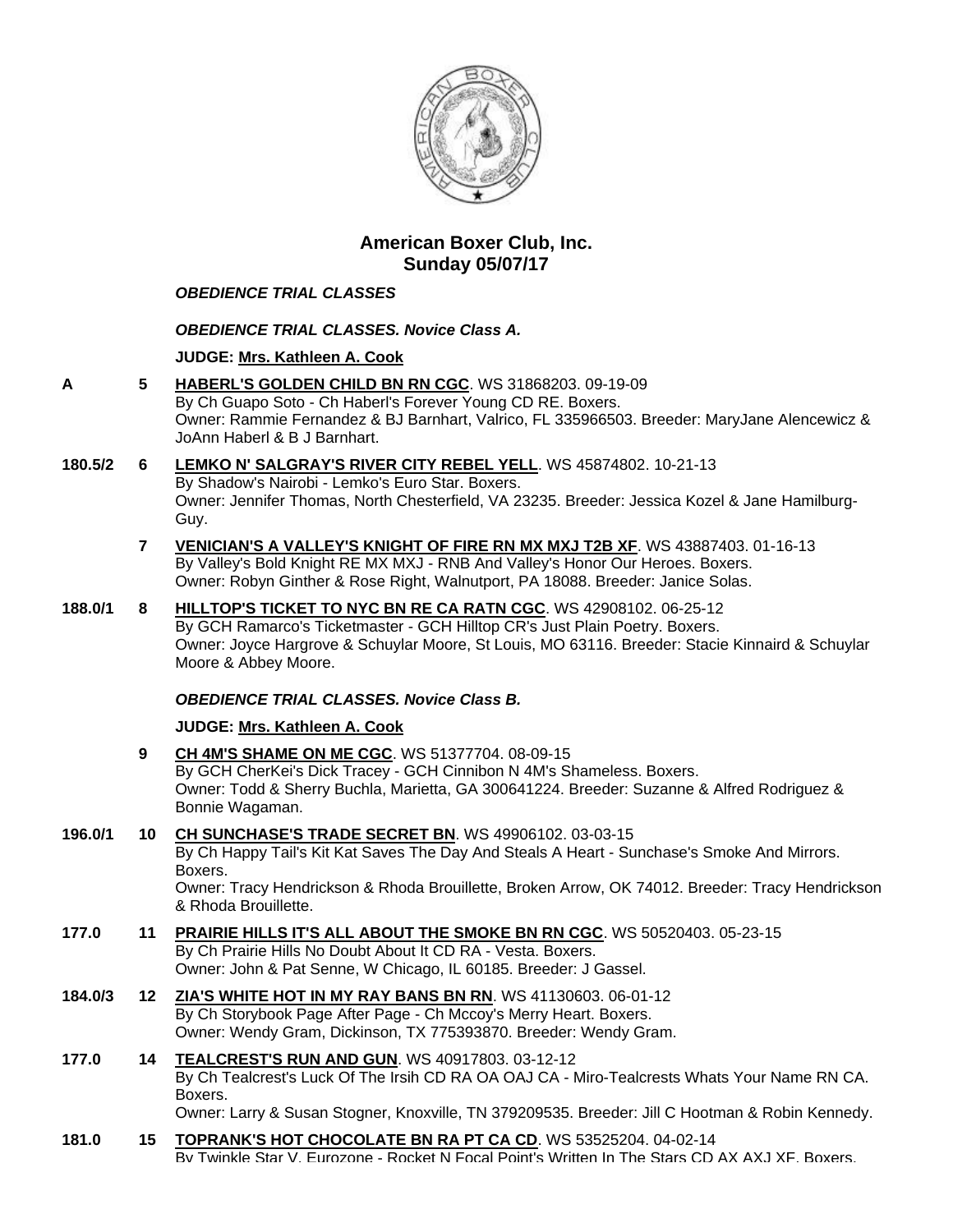Owner: Kerri L Carter, Snohomish, WA 982965430. Breeder: Kerry Rodgers.

- **16 CH LANDO'S [I'M YOUR HUCKELBERRY BN CGC CA](http://infodog.com/my/drlookup2.htm?makc=WS%2042286501&mdog=Ch+Lando%27s+I%27m+Your+Huckelberry+BN+CGC+CA&wins=all)**. WS 42286501. 11-06-12 By Lando's Locked N' Loaded CA - Lando's Onyx To Goodness Of Tadd CA CGC. Boxers. Owner: Trish Olinghouse & Dean Olinghouse, Neosho, MO 648502061. Breeder: Trish Olinghouse & Donna Doane.
- **17 [CH BREHO ALMOST GOT AWAY,BN RN, RATM](http://infodog.com/my/drlookup2.htm?makc=WS%2041013601&mdog=Ch+Breho+Almost+Got+Away,BN+RN,+RatM&wins=all)**. WS 41013601. 04-15-12 By Ch Storybook Page After Page - GCH Breho Emerson Dream Walkin' RN BN CD. Boxers. Owner: Suzanne Crites & Brenda Stuckey & Karen Emerson & T Galle, Hot Springs, AR 71913. Breeder: Suzanne Crites & Brenda Stuckey & Karen Emerson & T Galle.

# **183.5/4 18 [OLYMPIC'S TAKE IT AWAY BN RA CA CGCA](http://infodog.com/my/drlookup2.htm?makc=WS%2049995002&mdog=Olympic%27s+Take+It+Away+BN+RA+CA+CGCA&wins=all)**. WS 49995002. 02-20-15

By Ch Oak Knoll's Justice For All - Olympic's What Can I Say?. Boxers. Owner: Debora & Randall Hall & Julie Wilmore, Louisville, KY 40222. Breeder: Julie Wilmore & Claudia Parsons.

### **171.0 19 [DEBLYN GOTTA BE A BLACKNBLUE BN RA CGC](http://infodog.com/my/drlookup2.htm?makc=WS%2045881507&mdog=DebLyn+Gotta+Be+A+BlackNBlue+BN+RA+CGC&wins=all)**. WS 45881507. 12-02-13

By Ch Storybook Page After Page - Ch Peprhl Life's A Dance With DebLyn VCD1 BN GN RE TDX HT PT. Boxers.

Owner: Caitlyn Owens, Luther, IA 50152. Breeder: Debra Owens & Caitlyn Owens & Sue Ann Thompson.

#### **186.0/2 20 [CH BRAUN'S KING OF THE ROAD CGC CGCA](http://infodog.com/my/drlookup2.htm?makc=WS%2046190001&mdog=Ch+Braun%27s+King+Of+The+Road+CGC+CGCA&wins=all)**. WS 46190001. 02-01-14 By GCH Katandy's Fast Forward - Braun's Lady Camilla. Boxers. Owner: Chris & Cheryl Brown, Hanover, PA 173318882. Breeder: Chris & Cheryl Brown.

## *OBEDIENCE TRIAL CLASSES. Open Class A.*

## **JUDGE: [Mrs. Kathleen A.](http://infodog.com/show/judge/jdgprofile.htm?jn=37193) Cook**

- **21 [XCALIBUR VON BACHBETT](http://infodog.com/my/drlookup2.htm?makc=WS%2041461305&mdog=Xcalibur+Von+Bachbett&wins=all)**. WS 41461305. 05-24-12 By Adonis Vom Grand Kevin - Icke Vom Silvertbach. Boxers. Owner: Jan Blevins, Carrollton, TX 75007. Breeder: Cathy & George Markos.
- **22 [DEBLYN INDOMITABLE SPIRIT CD BN RA TD PT CGC](http://infodog.com/my/drlookup2.htm?makc=WS%2045881502&mdog=DebLyn+Indomitable+Spirit+CD+BN+RA+TD+PT+CGC&wins=all)**. WS 45881502. 12-02-13 By Ch Storybook Page After Page - Ch Peprhl Life's A Dance With DebLyn VCD1 BN GN RE TDX HT PT. Boxers.

Owner: Debra L Owens & Robert L Owens, Luther, IA 501524705. Breeder: Debra Owens & Caitlyn Owens & Sue Ann Thompson.

- **23 [DIZARA'S DARK PASSION PLAY CGC BN RE CD](http://infodog.com/my/drlookup2.htm?makc=WS%2039002901&mdog=Dizara%27s+Dark+Passion+Play+CGC+BN+RE+CD&wins=all)**. WS 39002901. 10-31-11 By Twinkle Star V. Eurozone - Chelsey V. Hofmannstal. Boxers. Owner: Michele Valente, Oviedo, FL 32765. Breeder: Gorman & Vanja Milic.
- **24 [CH DEBLYN'S PEPRHL WICKED CD BN RE OA OAJ](http://infodog.com/my/drlookup2.htm?makc=WS%2045881505&mdog=Ch+DebLyn%27s+Peprhl+Wicked+CD+BN+RE+OA+OAJ&wins=all)**. WS 45881505. 12-02-13 By Ch Storybook's Page After Page - Ch Peprhl Life's A Dance With DebLyn VCD2 RE OA OAJ HT PT. Boxers. Owner: Sue Ann Thompson, North Liberty, IA 523179540. Breeder: Deb & Caitlyn Owens & Sue Ann

Thompson.

## *OBEDIENCE TRIAL CLASSES. Open Class B.*

## **JUDGE: [Mrs. Kathleen A. Cook](http://infodog.com/show/judge/jdgprofile.htm?jn=37193)**

- **192.0/4 25 [SUNCHASE'S SPIN THE BOTTLE UD MXJ BN CGCA CA AX RA NF](http://infodog.com/my/drlookup2.htm?makc=WS%2045539505&mdog=Sunchase%27s+Spin+The+Bottle+UD+MXJ+BN+CGCA+CA+AX+RA+NF&wins=all)**. WS 45539505. 10-22-13 By Ch Sunchase's Zero To Hero UDX MX MXJ RA - Ch Sunchase's Smoke And Mirrors. Boxers. Owner: Tracy Hendrickson & Rhoda Brouillette, Broken Arrow, OK 74012. Breeder: Tracy Hendrickson & Rhoda Brouillette.
	- **26 [CH PEPRHL LIFE'S A DANCE WITH DEBLYN VCD2 BN GN PCDX RE TDX OA OAJ PT](http://infodog.com/my/drlookup2.htm?makc=WS%2030844201&mdog=Ch+Peprhl+Life%27s+A+Dance+With+DebLyn+VCD2+BN+GN+PCDX+RE+TDX+OA+OAJ+PT&wins=all)**. WS 30844201. 06-29-09 By Ch OTCH Regal's Heeere's Johnny UDX RN - Ch Peprhl Will You Dance Marbo CD RE AX AXJ OF. Boxers. Owner: Debra Owens & Caitlyn Owens, Luther, IA 501524705. Breeder: Sue Ann Thompson.

**193.5/3 27 [CH HAPPYTAIL'S THE BEST IS YET TO COME BN CDX RATO](http://infodog.com/my/drlookup2.htm?makc=WS%2038819504&mdog=Ch+Happytail%27s+The+Best+Is+Yet+To+Come+BN+CDX+RATO&wins=all)**. WS 38819504. 09-19-11 By Ch Strawberry N Reo Gold Country - Ch Happytail's Let's Get This Party Started UD OA AXJ RAE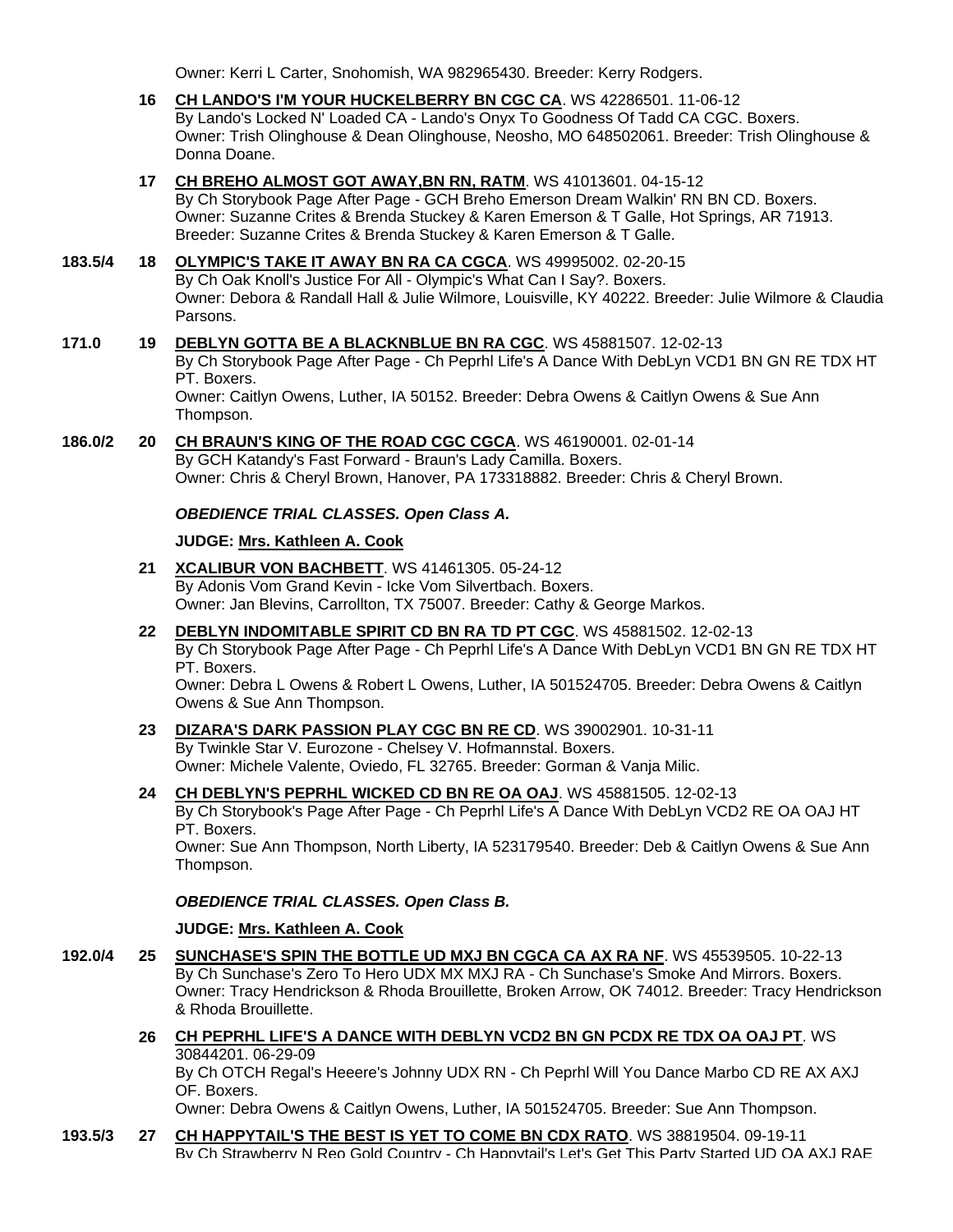RATO CGC. Boxers. Owner: Susan M Naffziger, Albany, IN 47320. Breeder: Susan Naffziger & Amy Bieri.

## **29 [VENICIAN'S A & VALLEYS FIRE STORM OF BOLD KNIGHT BN RA NA NAJ](http://infodog.com/my/drlookup2.htm?makc=WS%2043887405&mdog=Venician%27s+A+&+Valleys+Fire+Storm+Of+Bold+Knight+BN+RA+NA+NAJ&wins=all)**. WS 43887405. 01- 16-13

By Valley's Bold Knight RE MX MXJ NF - Valley N RNB Honor Of Our Heroes. Boxers. Owner: Barbara Palmer, Janesville, WI 535461419. Breeder: Janice Solas.

## **197.0/2 30 [OLYMPIC'S COVERT OPERATION UD GO](http://infodog.com/my/drlookup2.htm?makc=WS%2043727804&mdog=Olympic%27s+Covert+Operation+UD+GO&wins=all)**. WS 43727804. 11-29-12

By GCH Encore's War Games TT - Olympic's Harbor Breeze CA. Boxers. Owner: Lynn M Ochoa, Swanton, OH 43558. Breeder: Julie Wilmore & Manuel E Martinez.

**197.5/1/H 31 [SUNCHASE'S LITTLE PINK RIBBON UDX MX MXJ RAE CGCA CA OF](http://infodog.com/my/drlookup2.htm?makc=WS%2035563707&mdog=Sunchase%27s+Little+Pink+Ribbon+UDX+MX+MXJ+RAE+CGCA+CA+OF&wins=all)**. WS 35563707. 10-14-10 By Ch Breezewood's Lord Of Wystmont CDX RA - Sunchase's Little Black Dress UDX AX AXJ RA CA OF. Boxers.

Owner: Tracy Hendrickson & Rhoda Brouillete, Broken Arrow, OK 740129426. Breeder: Tracy Hendrickson & Rhoda Brouillette.

**28 [TEALCREST'S BECK AND CALL UDX OM1 MX MXJ RN](http://infodog.com/my/drlookup2.htm?makc=WS%2040917801&mdog=Tealcrest%27s+Beck+And+Call+UDX+OM1+MX+MXJ+RN&wins=all)**. WS 40917801. 03-12-12 By Ch Tealcrest's Luck Of The Irish CD RA AX AXJ NF CA - Miro-Tealcrests What's UR Name RN CA. Boxers. Owner: Mary Nee & Jill Hootman, Fairview Hts, IL 622083521. Breeder: Jill C Hootman & Robin

Kennedy.

## *OBEDIENCE TRIAL CLASSES. Utility Class A.*

## **JUDGE: [Ms. Deborah P. Neufeld](http://infodog.com/show/judge/jdgprofile.htm?jn=19916)**

**26 [CH PEPRHL LIFE'S A DANCE WITH DEBLYN VCD2 BN GN PCDX RE TDX OA OAJ PT](http://infodog.com/my/drlookup2.htm?makc=WS%2030844201&mdog=Ch+Peprhl+Life%27s+A+Dance+With+DebLyn+VCD2+BN+GN+PCDX+RE+TDX+OA+OAJ+PT&wins=all)**. WS 30844201. 06-29-09

By Ch OTCH Regal's Heeere's Johnny UDX RN - Ch Peprhl Will You Dance Marbo CD RE AX AXJ OF. Boxers.

Owner: Debra Owens & Caitlyn Owens, Luther, IA 501524705. Breeder: Sue Ann Thompson.

## **32 [MACH SHIRA'S KAHLUA SHE'S SO FREAKIN CUTE CDX GN RAE MXB MJB MXF](http://infodog.com/my/drlookup2.htm?makc=WS%2023774602&mdog=MACH+Shira%27s+Kahlua+She%27s+So+Freakin+Cute+CDX+GN+RAE+MXB+MJB+MXF&wins=all)**. WS 23774602. 11-03-07

By Can-Cia's Hard Day's Night - Remy Leadoo RN. Boxers. Owner: Erin & Tom Rezmer, Lombard, IL 60148. Breeder: Kim Northcutt & Rose Northcutt.

# *OBEDIENCE TRIAL CLASSES. Utility Class B.*

#### **JUDGE: [Ms. Deborah P. Neufeld](http://infodog.com/show/judge/jdgprofile.htm?jn=19916)**

- **25 [SUNCHASE'S SPIN THE BOTTLE UD MXJ BN CGCA CA AX RA NF](http://infodog.com/my/drlookup2.htm?makc=WS%2045539505&mdog=Sunchase%27s+Spin+The+Bottle+UD+MXJ+BN+CGCA+CA+AX+RA+NF&wins=all)**. WS 45539505. 10-22-13 By Ch Sunchase's Zero To Hero UDX MX MXJ RA - Ch Sunchase's Smoke And Mirrors. Boxers. Owner: Tracy Hendrickson & Rhoda Brouillette, Broken Arrow, OK 74012. Breeder: Tracy Hendrickson & Rhoda Brouillette.
- **27 [CH HAPPYTAIL'S THE BEST IS YET TO COME BN CDX RATO](http://infodog.com/my/drlookup2.htm?makc=WS%2038819504&mdog=Ch+Happytail%27s+The+Best+Is+Yet+To+Come+BN+CDX+RATO&wins=all)**. WS 38819504. 09-19-11 By Ch Strawberry N Reo Gold Country - Ch Happytail's Let's Get This Party Started UD OA AXJ RAE RATO CGC. Boxers.

Owner: Susan M Naffziger, Albany, IN 47320. Breeder: Susan Naffziger & Amy Bieri.

- **30 [OLYMPIC'S COVERT OPERATION UD GO](http://infodog.com/my/drlookup2.htm?makc=WS%2043727804&mdog=Olympic%27s+Covert+Operation+UD+GO&wins=all)**. WS 43727804. 11-29-12 By GCH Encore's War Games TT - Olympic's Harbor Breeze CA. Boxers. Owner: Lynn M Ochoa, Swanton, OH 43558. Breeder: Julie Wilmore & Manuel E Martinez.
- **31 [SUNCHASE'S LITTLE PINK RIBBON UDX MX MXJ RAE CGCA CA OF](http://infodog.com/my/drlookup2.htm?makc=WS%2035563707&mdog=Sunchase%27s+Little+Pink+Ribbon+UDX+MX+MXJ+RAE+CGCA+CA+OF&wins=all)**. WS 35563707. 10-14-10 By Ch Breezewood's Lord Of Wystmont CDX RA - Sunchase's Little Black Dress UDX AX AXJ RA CA OF. Boxers.

Owner: Tracy Hendrickson & Rhoda Brouillete, Broken Arrow, OK 740129426. Breeder: Tracy Hendrickson & Rhoda Brouillette.

#### **186.5/1 28 [TEALCREST'S BECK AND CALL UDX OM1 MX MXJ RN](http://infodog.com/my/drlookup2.htm?makc=WS%2040917801&mdog=Tealcrest%27s+Beck+And+Call+UDX+OM1+MX+MXJ+RN&wins=all)**. WS 40917801. 03-12-12

By Ch Tealcrest's Luck Of The Irish CD RA AX AXJ NF CA - Miro-Tealcrests What's UR Name RN CA. Boxers.

Owner: Mary Nee & Jill Hootman, Fairview Hts, IL 622083521. Breeder: Jill C Hootman & Robin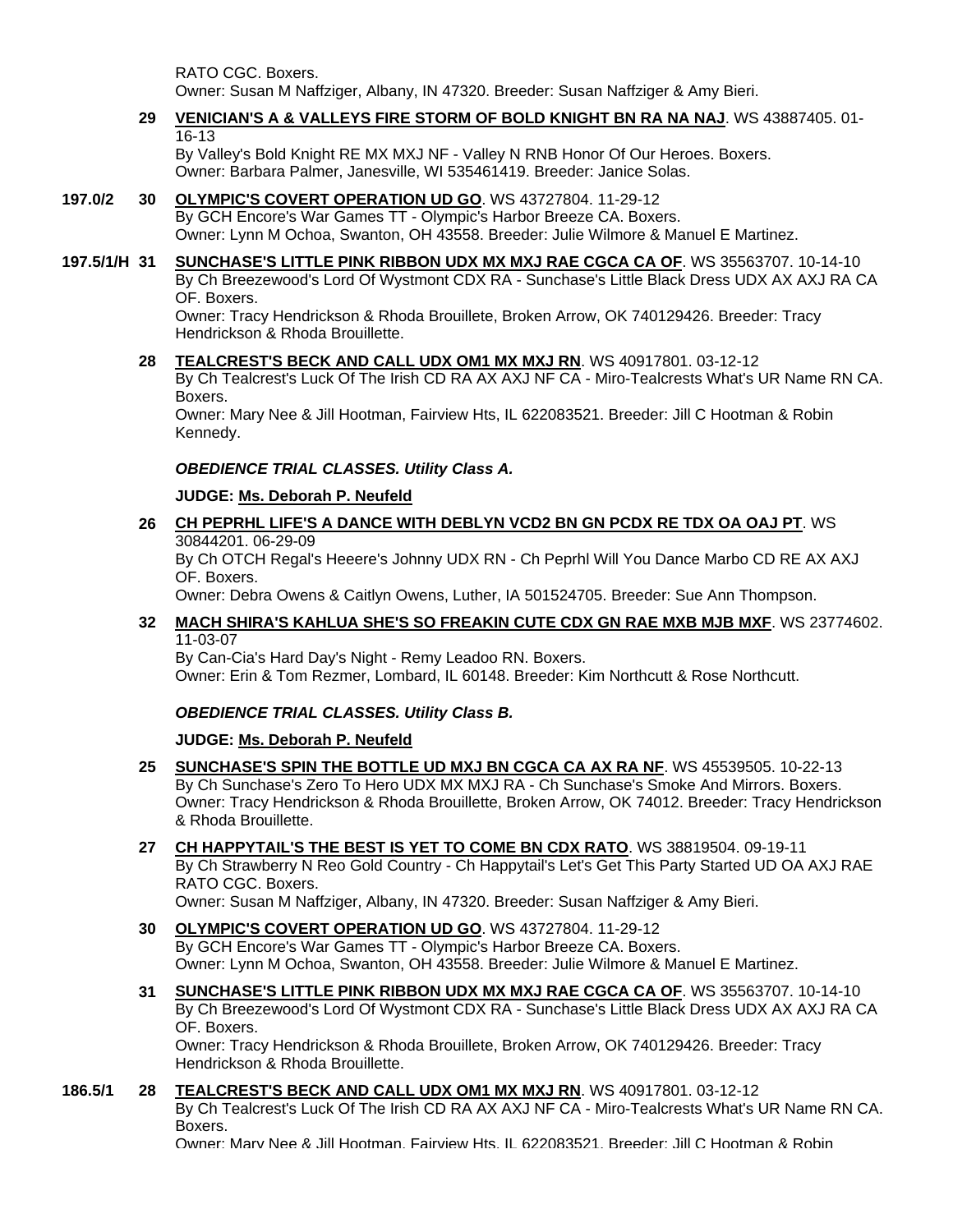Kennedy.

# *OBEDIENCE TRIAL CLASSES. Beginner Novice Class A.*

# **JUDGE: [Ms. Deborah P. Neufeld](http://infodog.com/show/judge/jdgprofile.htm?jn=19916)**

- **JUDG 33 [FALMARK'S SAVIOR OF THE UNIVERSE](http://infodog.com/my/drlookup2.htm?makc=WS%2055062302&mdog=Falmark%27s+Savior+Of+The+Universe&wins=all)**. WS 55062302. 07-24-16 By GCHP Ch Cherkei's Dick Tracey - Ch Falmark's Diamond Solitaire. Boxers. Owner: Ameerah Skandarani, Framingham, MA 01701. Breeder: Laura Cuthbert & Cheryl Robbins & Keith Robbins.
- **182.5/1 34 [SANSA NAP OJP NFP CA CGC](http://infodog.com/my/drlookup2.htm?makc=PAL265564&mdog=Sansa+NAP+OJP+NFP+CA+CGC&wins=all)**. PAL265564. 10-04-11Boxers. Owner: Ameerah Skandarani, Framingham, MA 017017625. Breeder: .
	- **35 [ANSCHA-HAPPY TAILS KEEPING THE DREAM ALIVE CGC](http://infodog.com/my/drlookup2.htm?makc=WS%2049874006&mdog=Anscha-Happy+Tails+Keeping+The+Dream+Alive+CGC&wins=all)**. WS 49874006. 04-04-15 By GCH Shadigee's Calculated Risk - GCH Cimarron's Do You Know The Muffin Man. Boxers. Owner: Susan Hamilton, Willis, MI 481919778. Breeder: Ann Schach & Kim A Schach & Amy Bieri.

## *OBEDIENCE TRIAL CLASSES. Beginner Novice Class B.*

# **JUDGE: [Ms. Deborah P. Neufeld](http://infodog.com/show/judge/jdgprofile.htm?jn=19916)**

- **189.0/2 37 [GCH REGAL'S MIDNIGHT MADNESS OA OAJ CA NF](http://infodog.com/my/drlookup2.htm?makc=WS%2035958303&mdog=GCH+Regal%27s+Midnight+Madness+OA+OAJ+CA+NF&wins=all)**. WS 35958303. 11-19-10 By Ch Pearlisle Standing-O For Bix-L - Ch Regal's Rot Ten Miss Van Pelt. Boxers. Owner: Korinne Vanderpool, Crossroads, TX 762277206. Breeder: Korinne Vanderpool.
	- **38 [ZIA'S OKLAHOMA GIRL](http://infodog.com/my/drlookup2.htm?makc=WS%2041130601&mdog=Zia%27s+Oklahoma+Girl&wins=all)**. WS 41130601. 06-01-12 By Ch Storybook Page After Page - Ch McCoy's Merry Heart. Boxers. Owner: Wendy Gram, Dickinson, TX 77539. Breeder: Wendy Gram.
- **180.5/3 39 [PRAIRIE HILL'S STRONG AS TITANIUM RN CGC](http://infodog.com/my/drlookup2.htm?makc=WS%2050245502&mdog=Prairie+Hill%27s+Strong+As+Titanium+RN+CGC&wins=all)**. WS 50245502. 04-29-15 By GCH Windward & Happy Tail's Game Changer - Prairie Hill's Lil Miss Jade CD RE. Boxers. Owner: Erin & Tom Rezmer, Lombard, IL 601483050. Breeder: Alyson Essington & Amy Bieri.
- **190.5/1 40 [BOXNEN'S OVERDRIVE](http://infodog.com/my/drlookup2.htm?makc=WS%2048715207&mdog=Boxnen%27s+Overdrive&wins=all)**. WS 48715207. 10-24-14 By B-Tanoni Vipera Box - Boxnen's Jwoww. Boxers. Owner: Renee Fulcer, Winnebago, IL 610888942. Breeder: Minna Nousiainen-Becher.

## *OBEDIENCE TRIAL CLASSES. Preferred Novice Class.*

# **JUDGE: [Mrs. Kathleen A. Cook](http://infodog.com/show/judge/jdgprofile.htm?jn=37193)**

- **176.5/2 17 [CH BREHO ALMOST GOT AWAY,BN RN, RATM](http://infodog.com/my/drlookup2.htm?makc=WS%2041013601&mdog=Ch+Breho+Almost+Got+Away,BN+RN,+RatM&wins=all)**. WS 41013601. 04-15-12 By Ch Storybook Page After Page - GCH Breho Emerson Dream Walkin' RN BN CD. Boxers. Owner: Suzanne Crites & Brenda Stuckey & Karen Emerson & T Galle, Hot Springs, AR 71913. Breeder: Suzanne Crites & Brenda Stuckey & Karen Emerson & T Galle.
- **188.5/1 18 [OLYMPIC'S TAKE IT AWAY BN RA CA CGCA](http://infodog.com/my/drlookup2.htm?makc=WS%2049995002&mdog=Olympic%27s+Take+It+Away+BN+RA+CA+CGCA&wins=all)**. WS 49995002. 02-20-15

By Ch Oak Knoll's Justice For All - Olympic's What Can I Say?. Boxers. Owner: Debora & Randall Hall & Julie Wilmore, Louisville, KY 40222. Breeder: Julie Wilmore & Claudia Parsons.

**41 [ORION'S & WINWAL'S AN ERNIE FOR BERT CD BN PCD RN CA](http://infodog.com/my/drlookup2.htm?makc=WS%2037457107&mdog=Orion%27s+&+Winwal%27s+An+Ernie+For+Bert+CD+BN+PCD+RN+CA&wins=all)**. WS 37457107. 04-10-11 By Buster Tony Hill - Baby Boot Scoot Hill. Boxers. Owner: Dr Susan E Wooden, Wheaton, IL 601894142. Breeder: JJ Monk.

## *OBEDIENCE TRIAL CLASSES. Graduate Novice Class.*

## **JUDGE: [Mrs. Kathleen A. Cook](http://infodog.com/show/judge/jdgprofile.htm?jn=37193)**

**177.0/1 21 [XCALIBUR VON BACHBETT](http://infodog.com/my/drlookup2.htm?makc=WS%2041461305&mdog=Xcalibur+Von+Bachbett&wins=all)**. WS 41461305. 05-24-12 By Adonis Vom Grand Kevin - Icke Vom Silvertbach. Boxers. Owner: Jan Blevins, Carrollton, TX 75007. Breeder: Cathy & George Markos.

## *OBEDIENCE TRIAL CLASSES. Preferred Open Class.*

## **JUDGE: [Mrs. Kathleen A. Cook](http://infodog.com/show/judge/jdgprofile.htm?jn=37193)**

**42 [SUNCHASE'S SMACK ME BLACK CDX RE BN GN CAA DN AX AXJ](http://infodog.com/my/drlookup2.htm?makc=WS%2035563702&mdog=Sunchase%27s+Smack+Me+Black+CDX+RE+BN+GN+CAA+DN+AX+AXJ&wins=all)**. WS 35563702. 10-14-10